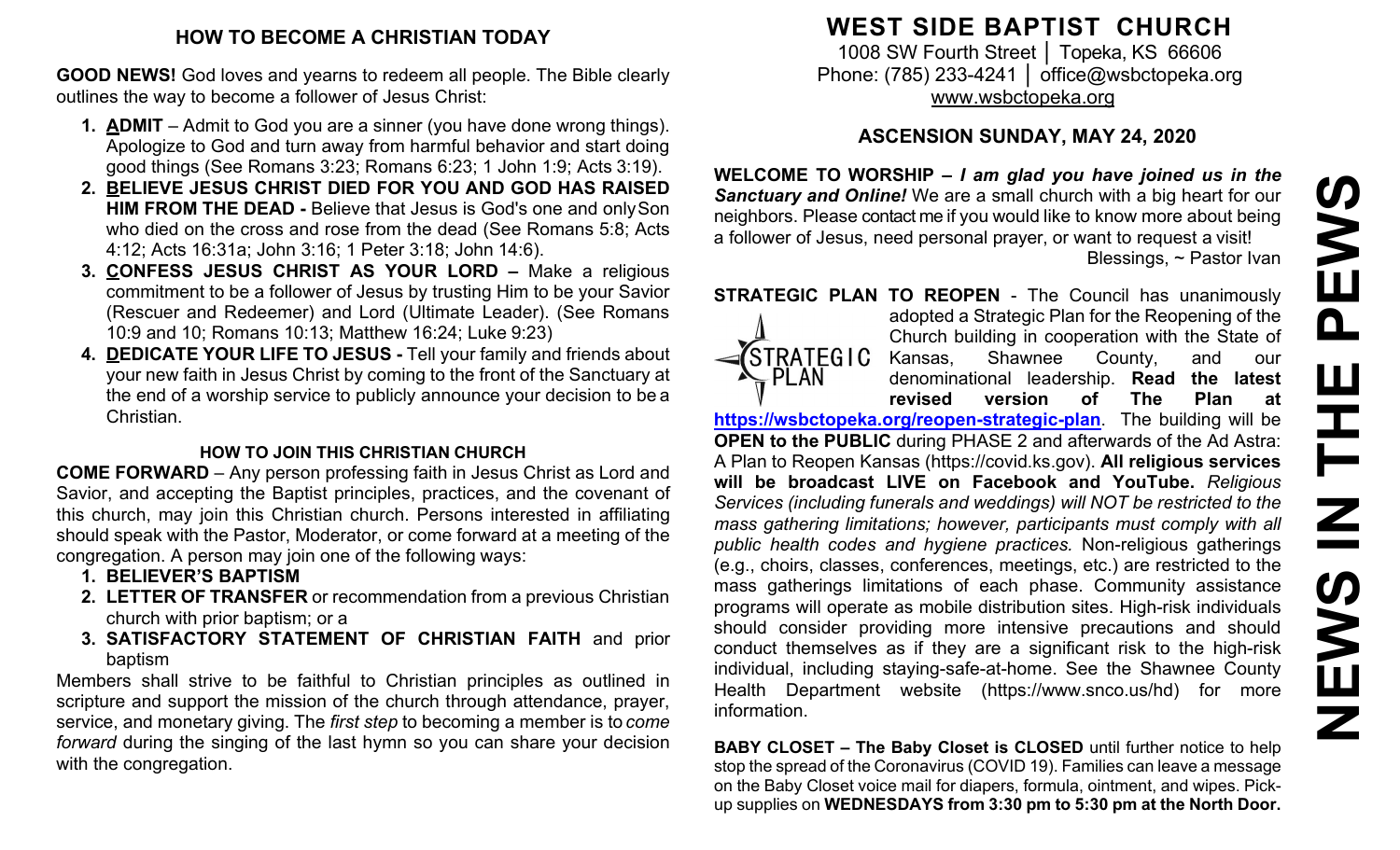**BIBLE STUDY ONLINE** – Pastor is leading the **Wednesday EVENING Bible Study online at 6:30 PM via ZOOM (see email for Meeting ID number and Password).** Join this one-hour small group study of **"THE GOSPEL OF MATTHEW."** Bible studies will continue Wed. evenings until June 1, 2020.

**CAMP CANCELED** - *We have received word from the ABCCRegion and the Green Lake Conference center: Regional camps will not be meeting in person and the Quest Youth Camp is canceled during the 2020 summer.* 

#### **FOOD PANTRY -** Free Fruit and Vegetable Food Pantry on **Wednesdays from**



**3:30 to 5:30 pm, while supplies last**. **MOBILE SITE**: enter western PARKING LOT from 4th and CLAY Streets; do not park or exit your vehicle. Equal Opportunity. \*All food is available at no cost. **Please [wear a face mask](https://www.cdc.gov/coronavirus/2019-ncov/prevent-getting-sick/diy-cloth-face-coverings.html) [or cover](https://www.cdc.gov/coronavirus/2019-ncov/prevent-getting-sick/diy-cloth-face-coverings.html)** to protect the health and safety of our volunteers. **APRIL 2020 PANTRY** 

**REPORT:** 1,557 Individuals (739 adults, 550 children, and 268 seniors) in 405 families were able to receive 7,782 pounds of free bread, fruits, vegetables, and other items from the Fruit & Vegetable Food Pantry at West Side Baptist Church during the month of April 2020. This is a 98.98% increase in the number of individuals seeking help (a 117.82% increase in the number of children being feed) in twice the number of families receiving free food compared to two months ago, prior to the Coronavirus (COVID 19) pandemic.

**FINANCIAL GIVING** – Thank you for the generous support of the work of God in and through West Side Baptist Church. Donations report:

|                           |    | 05-17-2020 | Y-T-D |             |
|---------------------------|----|------------|-------|-------------|
| <b>General Fund</b>       |    | 1065.00    |       | \$66,596.62 |
| Building Fund/Cap. Cm. \$ |    | 65.00      |       | 3,560.00    |
| <b>Sunday School</b>      | \$ |            | \$    | 130.25      |
| Am. OGHS                  |    |            | \$    | 100.00      |
| Am. M &M                  |    |            | \$    | 100.00      |
| Am WMO                    | S  |            | \$    | 100.00      |
| Am. For Christ Offering   | \$ |            | \$    | 2,100.00    |
| <b>Baby Closet</b>        | S  | 750.00     |       | 775.00      |
| Fellowship/Benevolence \$ |    |            | \$    | 2,353.00    |
| ABW - LOVE Gift           |    |            |       | 221.09      |

Please mail your gifts to the Church, drop off in the secure mailbox, or give ONLINE at [https://west-side-baptist-church.square.site.](https://west-side-baptist-church.square.site/)

**HAND SANITIZER –** bottles of hand sanitizer (90% alcohol) are located at key places in the Sanctuary. Please use these hand sanitizers to help keep you and others safe. Thank you!

**HOSPITAL & EMERGENCIES –** If you or a loved one is admitted to the hospital for an emergency or for surgery, **the hospital staff and chaplains' office will NOT contact the Church Office or the Pastor**. **You or a family member must call the Church Office at (785) 233-4241 or the PASTOR at HOME (785) 267- 0936**. Pastor is willing to visit the hospital and pray prior to surgeries.

**MEMORIAL DAY** – The Church Office will be CLOSED on Monday, May 25 in observance of  $\uparrow$ Memorial Day. Help us remember and honor the military personnel who had died while serving in the United States Armed Forces.



**OFFERING PLATES** are strategically located at the entrances of the Sanctuary. We will not pass plates or trays. Thank you for your offering!

**ONLINE WORSHIP -** Stay Safe at Home but Pray with the Church! Join us **ONLINE for WORSHIP this Sunday at 10:30 am**. The service bulletin with song lyrics is attached to this electronic mail or downloaded at https://wsbctopeka.org/downloads. All services will be broadcast LIVE on **FACEBOOK** AND the **YOUTUBE.** 

**PENTECOST SUNDAY** – Celebrate Pentecost on Sunday, May 31, 2020. Wear red to symbolize the outpouring of the Holy Spirit upon the New Testament church.

**TRINITY SUNDAY –** Magnify at the mystery of the Trinity on Sunday, June 7. Holy Communion will be celebrated on the first Sunday of the month. Please call the Church Office if you would like the Lord's Supper delivered to your home, health care center, or family. We will continue



to use the pre-sealed sanitary wafers and cups, as well as offer the traditional bread and cup on the Table of the Lord.